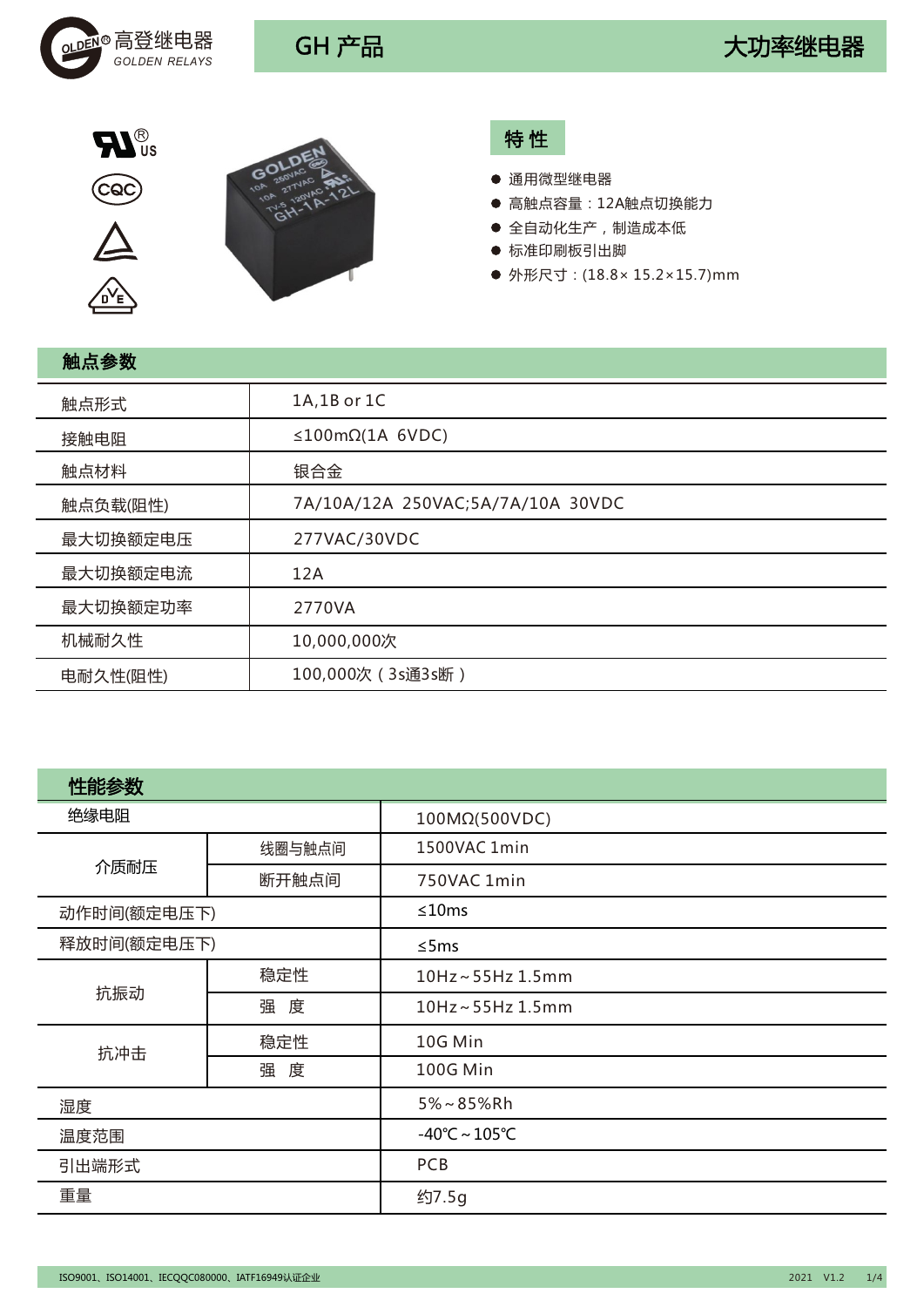

| 线圈规格表          |                   |                              |               |               |               | 温度: 23℃       |
|----------------|-------------------|------------------------------|---------------|---------------|---------------|---------------|
| 额定电压<br>(VDC)  | 额定电流<br>$±%$ (mA) | 线圈电阻<br>$±10\%$ ( $\Omega$ ) | 最大连续<br>外加电压  | 吸合电压<br>(Max) | 释放电压<br>(Min) | 线圈额定功率<br>(W) |
| 3              | 120               | 25                           |               |               |               |               |
| 5              | 72                | 70                           |               |               |               |               |
| 6              | 60                | 100                          | 额定电压          | 额定电压          | 额定电压          |               |
| 9              | 40                | 225                          | 的130%         | 的75%          | 的10%          | 0.36          |
| 12             | 30                | 400                          |               |               |               |               |
| 18             | 20                | 900                          |               |               |               |               |
| 24             | 15                | 1600                         |               |               |               |               |
| 48             | 7.5               | 6400                         |               |               |               |               |
| $\overline{3}$ | 150               | 20                           |               |               |               |               |
| 5              | 90                | 55.6                         |               |               |               |               |
| 6              | 75                | 80                           |               |               |               |               |
| 9              | 50                | 180                          | 额定电压<br>的130% | 额定电压<br>的75%  | 额定电压<br>的10%  | 0.45          |
| 12             | 37.5              | 320                          |               |               |               |               |
| 18             | 25                | 720                          |               |               |               |               |
| 24             | 18.75             | 1280                         |               |               |               |               |
| 48             | 9.4               | 5120                         |               |               |               |               |
| $\overline{3}$ | 267               | 11.25                        |               |               |               |               |
| 5              | 160               | 31.25                        |               |               |               |               |
| $6\phantom{1}$ | 133               | 45                           |               |               |               |               |
| $\mathsf 9$    | 89                | 101.25                       | 额定电压          | 额定电压          | 额定电压          | 0.8           |
| 12             | 67                | 180                          | 的130%         | 的75%          | 的10%          |               |
| 18             | 44                | 405                          |               |               |               |               |
| 24             | 33                | 720                          |               |               |               |               |
| 48             | 17                | 2880                         |               |               |               |               |

| 安规认证 |                |                                                   |                      |                                                         |                                  |
|------|----------------|---------------------------------------------------|----------------------|---------------------------------------------------------|----------------------------------|
| 认证类别 | CQC            | <b>TUV</b>                                        |                      | UL                                                      | <b>VDE</b>                       |
| 证书号  | CQC14002105590 | R 50158866                                        |                      | E321783                                                 | 40045697                         |
| 负载要求 | 10A 250VAC     | 7A 250VAC<br>10A 250VAC<br>12A/125VAC/250VAC      | 1 Form A             | 15A 125VAC<br>10A 277VAC<br>1/3HP 277VAC<br>TV-5 120VAC | 10A 250VAC(A型)<br>7A 250VAC(C퓇 ) |
|      | 7A 250VAC      | cos phi=1(A型)<br>10A 277VAC<br>$cos phi = 1(A 1)$ | 1 Form C<br>(NO, NC) | 12A 125VAC<br>10A 277VAC<br>1/3HP 277VAC<br>TV-5 120VAC | 10A 250VAC(C型)                   |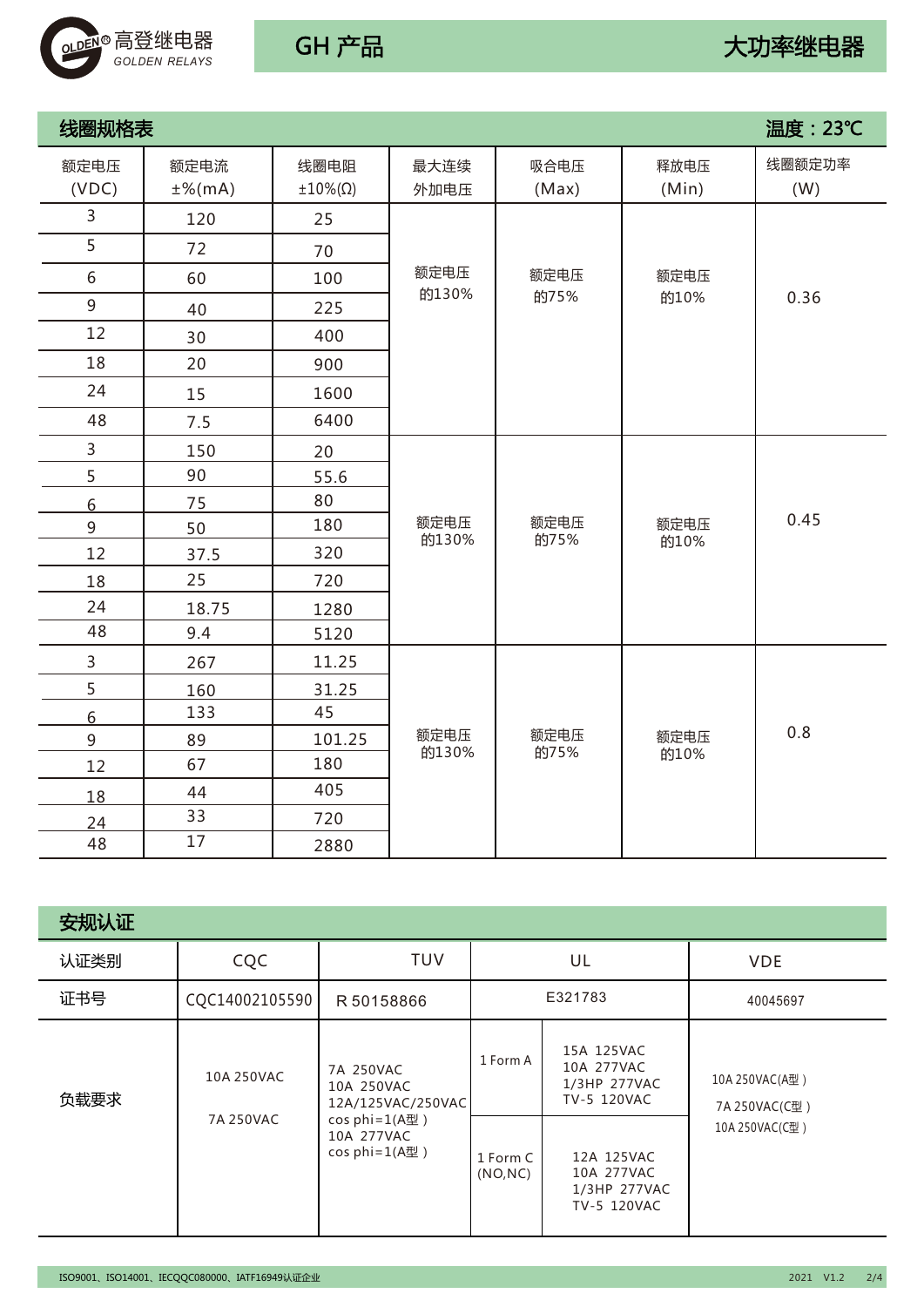

GH 命名规则

| $ GH $ -1A $ $ -12 $ L C F G XXX$ |  |  |  |                                                           |
|-----------------------------------|--|--|--|-----------------------------------------------------------|
|                                   |  |  |  | 特殊说明:无--标准型;字母或数字-特殊说明,<br>T--满足IEC60335灼热丝标准<br>E--代表经济型 |
|                                   |  |  |  | 触点间隙(GAP):无--常规型,G--表示GAP≥1.0mm(适用于0.8W)                  |
|                                   |  |  |  | 绝缘等级:无--Class B ; F--Class F                              |
|                                   |  |  |  | 密封方式: 无--塑封防尘型; C--全密封型; S--防爆型                           |
|                                   |  |  |  | 线圈功率:L--0.36W;D--0.45W;H--0.8W                            |
|                                   |  |  |  | 线圈额定电压(VDC):3,5,6,9,12,18,24,36,48                        |
|                                   |  |  |  | 触点形式:1A--常开型;1B--常闭型;1C--转换型                              |
|                                   |  |  |  | 型号 : GH                                                   |

# 外形图、接线图

**单位:mm**

### 外形图



注:产品部分外形尺寸未注尺寸公差,当外形尺寸<1mm,公差为±0.2mm; 当外形尺寸在1~5mm之间时,公差为±0.3mm;当外形尺寸>5mm,公差为±0.4mm。

### 接线图(底视图)

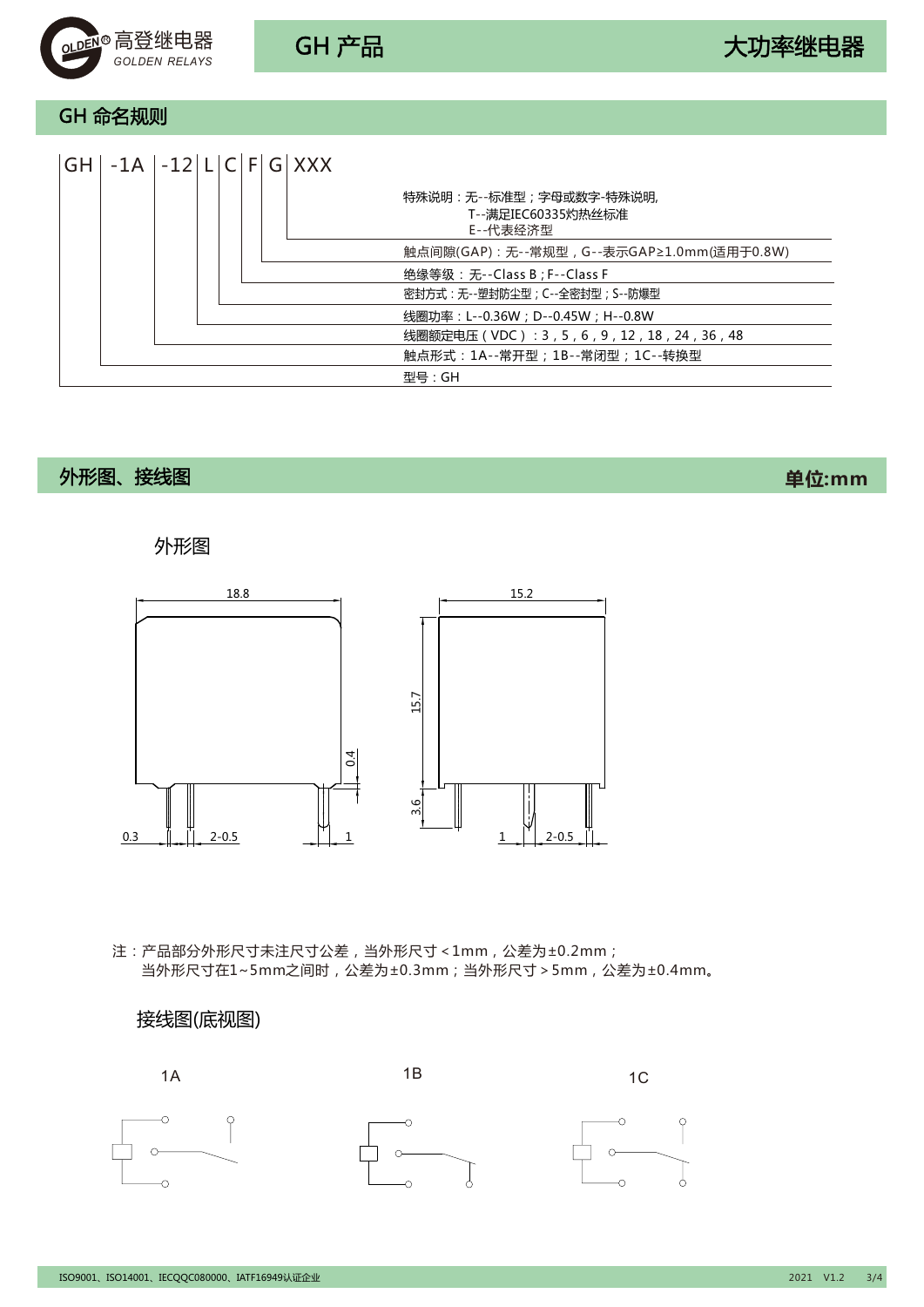

### 安装孔尺寸 **单位:mm**

### 安装孔尺寸图(底视图)



注:引出端子尺寸为预焊前尺寸;安装孔尺寸公差:±0.1mm。

### 性能曲线图



声明:

本产品规格书仅供客户使用时参考,若有更改,恕不另行通知。

 对高登而言,不可能评定继电器在每个具体应用领域的所有性能参数要求,因而客户应该根据具体的使用条件选择与之相配的产品, 若有疑问,请与高登联系获取更多的技术支持,但是产品选型责权由客户负责。

©深圳高登电科股份有限公司版权所有,本公司保留所有权利。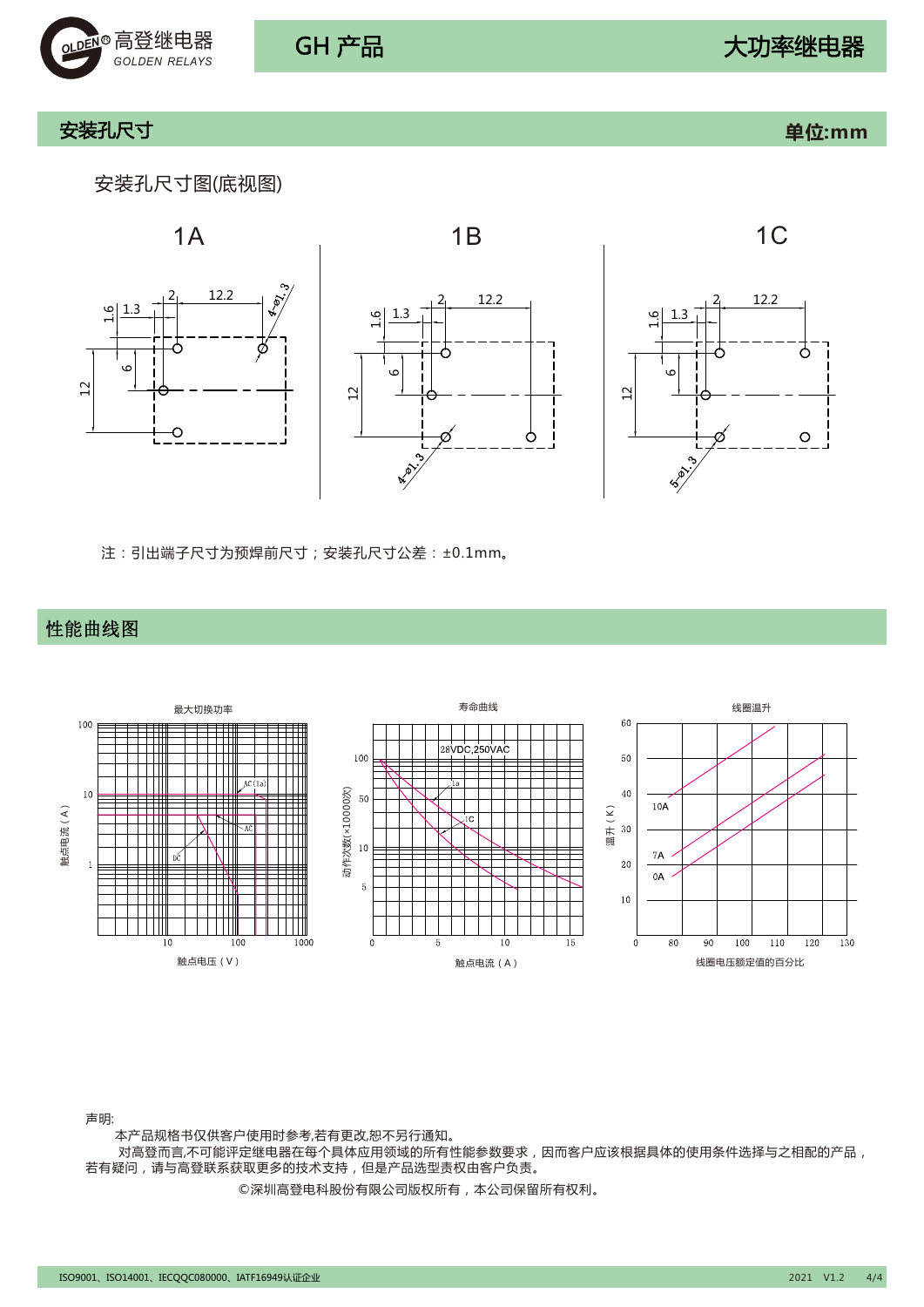

# GH product line High power relay





# Characteristics

- General purpose micro relay
- High contact capacity: 12A contact switching capability
- Fully automated production with low manufacturing costs
- Standard printed board leads
- $\bullet$  Sizes: (18.8 × 15.2 × 15.7) mm

| <b>Contact parameter</b>    |                                   |
|-----------------------------|-----------------------------------|
| Contact form                | 1A,1B or 1C                       |
| Contact resistance          | $\leq$ 100m $\Omega$ (1A 6VDC)    |
| Contact material            | Silver alloy                      |
| Contact load (Resistance)   | 7A/10A/12A 250VAC;5A/7A/10A 30VDC |
| Max. Switching Voltage      | 277VAC/30VDC                      |
| Max. Switching Current      | 12A                               |
| Max. Switching Power        | 2770VA                            |
| <b>Mechanical Life</b>      | 10,000,000 ops.                   |
| Electrical Life (Resistive) | 100,000 ops. (3s on 3s off)       |

| Performance parameter             |                                                   |                         |  |  |  |
|-----------------------------------|---------------------------------------------------|-------------------------|--|--|--|
| Insulation resistance             |                                                   | 100MΩ(500VDC)           |  |  |  |
|                                   | Between coil & contacts                           | 1500VAC 1min            |  |  |  |
| Dielectric Strength               | Between open contacts<br>$\leq$ 5ms<br><b>PCB</b> | 750VAC 1min             |  |  |  |
| Operating time (at rated voltage) |                                                   | $\leq 10$ ms            |  |  |  |
| Release time (at rated voltage)   |                                                   |                         |  |  |  |
|                                   | Malfunction                                       | 10Hz~55Hz 1.5mm         |  |  |  |
| Vibration resistant               | Durability                                        | $10$ Hz ~ 55Hz $1.5$ mm |  |  |  |
|                                   | Malfunction                                       | 10G Min                 |  |  |  |
| Impact resistance                 | Durability                                        | <b>100G Min</b>         |  |  |  |
| Humidity                          |                                                   | $5\% \sim 85\%$ Rh      |  |  |  |
| <b>Operating Condition</b>        |                                                   | $-40^{\circ}$ C ~ 105°C |  |  |  |
| <b>Terminal Type</b>              |                                                   |                         |  |  |  |
| weight                            |                                                   | About 7.5g              |  |  |  |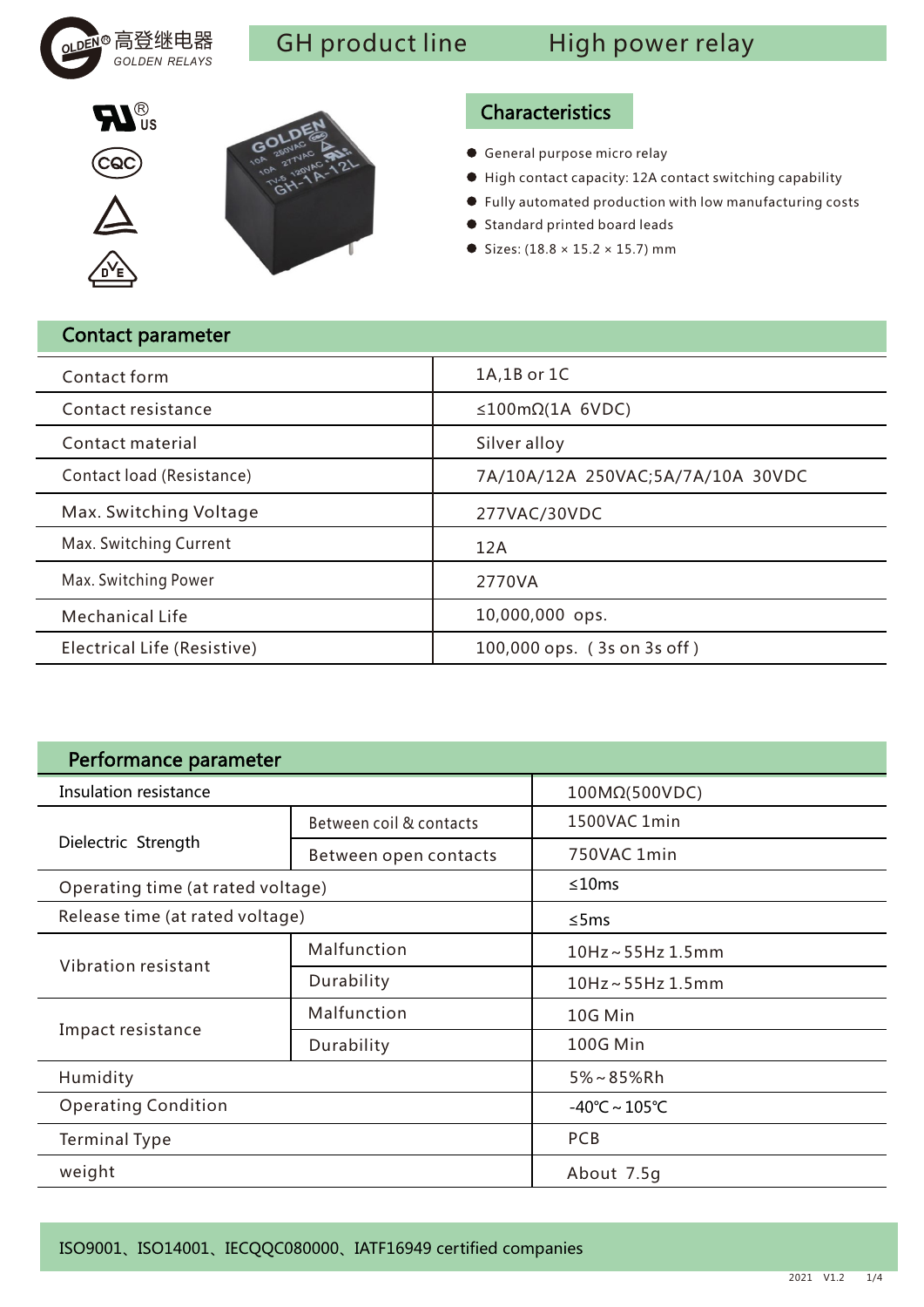

| Coil parameter     |                  |                         |                          |                         |                 | Temperature: 23℃    |
|--------------------|------------------|-------------------------|--------------------------|-------------------------|-----------------|---------------------|
| Nominal<br>Voltage | Rated<br>current | Coil resistance         | Maximum<br>continuous    | Pull-in voltage         | Release voltage | Coil rated<br>power |
| (VDC)              | $±%$ (mA)        | $\pm 10\%$ ( $\Omega$ ) | applied<br>voltage       | (Max)                   | (Min)           | (W)                 |
| $\overline{3}$     | 120              | 25                      |                          |                         |                 |                     |
| 5                  | 72               | 70                      |                          |                         |                 |                     |
| $\sqrt{6}$         | 60               | 100                     |                          |                         |                 |                     |
| 9                  | 40               | 225                     | 130% of                  | 75% of                  | 10% of          | 0.36                |
| 12                 | 30               | 400                     | rated voltage            | rated voltage           | rated voltage   |                     |
| 18                 | 20               | 900                     |                          |                         |                 |                     |
| 24                 | 15               | 1600                    |                          |                         |                 |                     |
| 48                 | 7.5              | 6400                    |                          |                         |                 |                     |
| 3                  | 150              | 20                      |                          |                         |                 |                     |
| 5                  | 90               | 55.6                    |                          |                         |                 |                     |
| 6                  | 75               | 80                      |                          |                         | 10% of          |                     |
| 9                  | 50               | 180                     | 130% of<br>rated voltage | 75% of<br>rated voltage | rated voltage   | 0.45                |
| 12                 | 37.5             | 320                     |                          |                         |                 |                     |
| 18                 | 25               | 720                     |                          |                         |                 |                     |
| 24                 | 18.75            | 1280                    |                          |                         |                 |                     |
| 48                 | 9.4              | 5120                    |                          |                         |                 |                     |
| $\mathsf{3}$       | 267              | 11.25                   |                          |                         |                 |                     |
| 5                  | 160              | 31.25                   |                          |                         |                 |                     |
| 6                  | 133              | 45                      | 130% of                  | 75% of                  | 10% of          |                     |
| $\overline{9}$     | 89               | 101.25                  | rated voltage            | rated voltage           | rated voltage   | 0.8                 |
| 12                 | 67               | 180                     |                          |                         |                 |                     |
| 18                 | 44               | 405                     |                          |                         |                 |                     |
| 24                 | 33               | 720                     |                          |                         |                 |                     |
| 48                 | 17               | 2880                    |                          |                         |                 |                     |

| <b>Safety certification</b> |                         |                                                               |                      |                                                         |                                                      |  |  |  |
|-----------------------------|-------------------------|---------------------------------------------------------------|----------------------|---------------------------------------------------------|------------------------------------------------------|--|--|--|
| Certification<br>category   | CQC                     | <b>TUV</b>                                                    |                      | UL                                                      | <b>VDE</b>                                           |  |  |  |
| Certificate No              | CQC14002105590          | R 50158866                                                    | E321783              |                                                         | 40045697                                             |  |  |  |
| Load<br>requirement         | 10A 250VAC<br>7A 250VAC | 7A 250VAC<br>10A 250VAC<br>12A/125VAC/250VAC<br>cos phi=1(A型) | 1 Form A             | 15A 125VAC<br>10A 277VAC<br>1/3HP 277VAC<br>TV-5 120VAC | 10A 250VAC(A풽 )<br>7A 250VAC(C풽 )<br>10A 250VAC(C퓇 ) |  |  |  |
|                             |                         | 10A 277VAC<br>$cos phi = 1(A 4)$                              | 1 Form C<br>(NO, NC) | 12A 125VAC<br>10A 277VAC<br>1/3HP 277VAC<br>TV-5 120VAC |                                                      |  |  |  |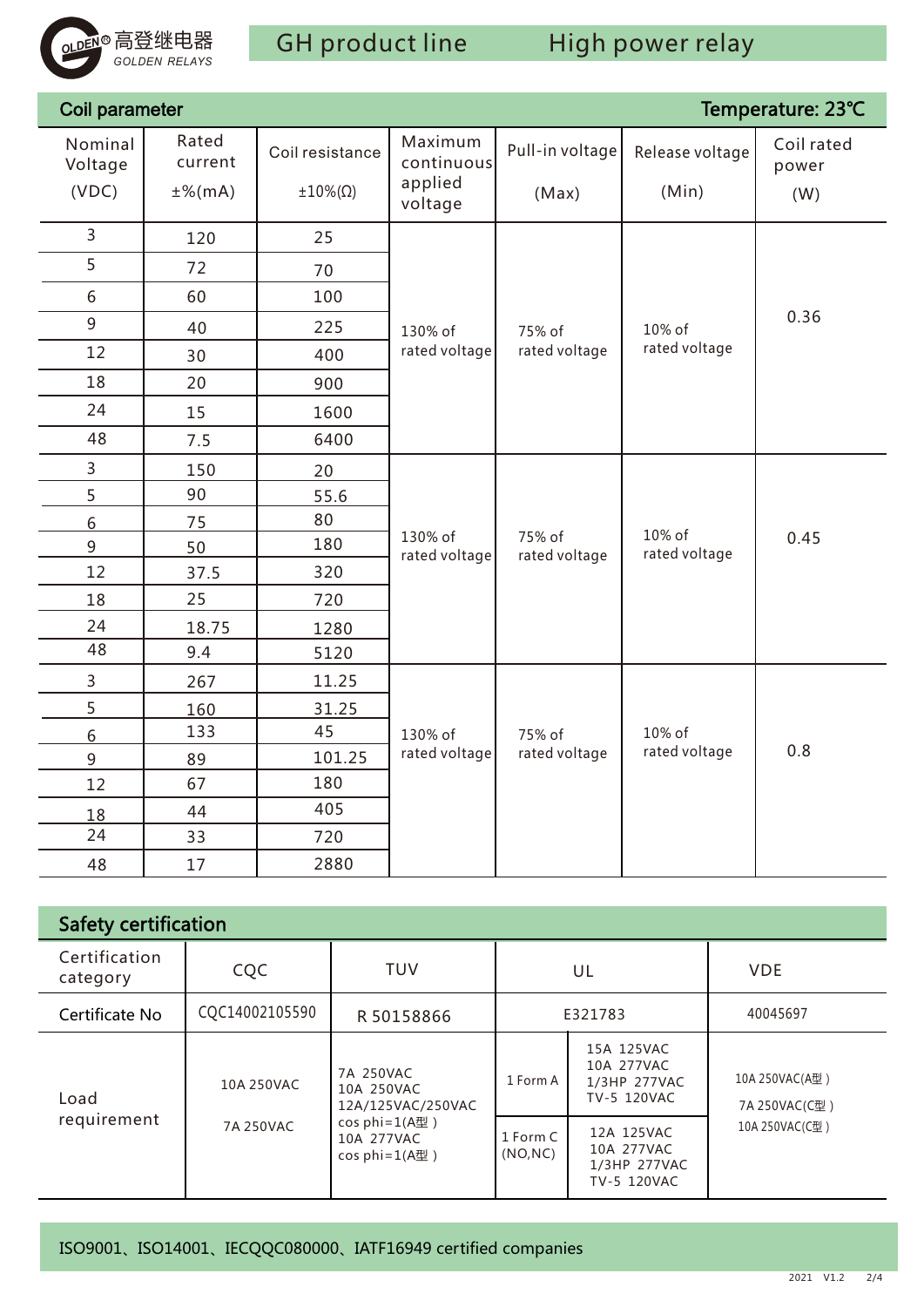

GH Naming rules



# Outline drawing

**Unit: mm**



Note: Part of the product has no tolerances on the external dimensions. When the external dimensions are less than  $1$ mm, the tolerance is  $\pm 0.2$ mm; When the external dimension is between  $1 \sim 5$ mm, the tolerance is  $\pm 0.3$ mm; When the external dimension>5mm, the tolerance is ±0.4mm.

# Wiring diagram (bottom view)



### ISO9001、ISO14001、IECQQC080000、IATF16949 certified companies

**Unit: mm**